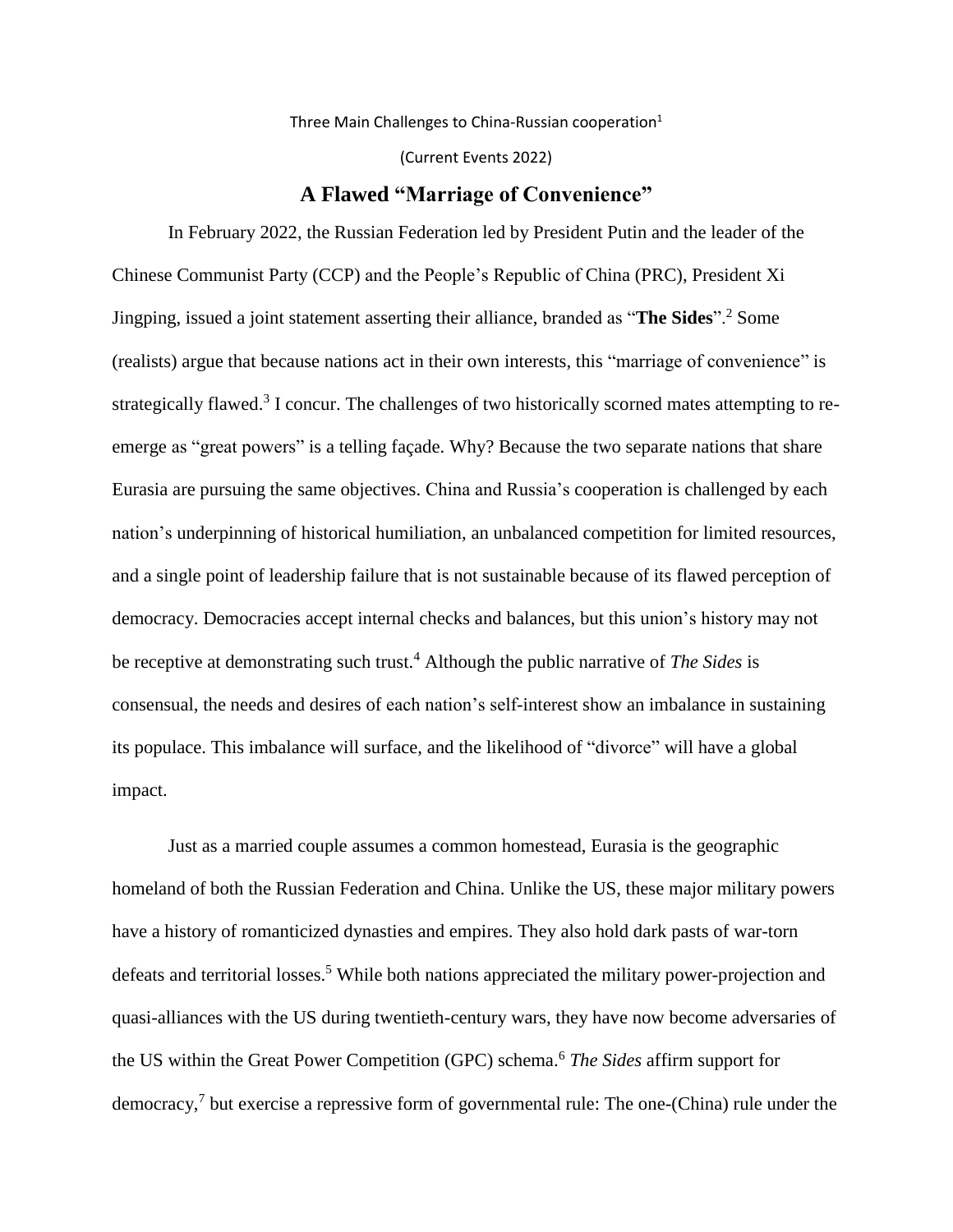Chinese Communist Party (CCP) and the Russian Federation's *faux democracy under Putin*<sup>8</sup> . Interestingly, *both aim for a world order more supportive of authoritarian regimes that prize sovereignty and non-interference in each other's domestic affairs*. <sup>9</sup> As noted by Nye and Welch, "Russia has band-wagoned with China against the US… as a response to the deteriorating relations with the West".<sup>10</sup> Several discussions consider the economic woes of Russia and its diminishing population with the increasing growth of China's domestic standards as cause for global alarm. The need for resources is unbalanced. That global impact could also begin with the pursuit of limited resources in the Arctic Region where some NATO alliances have a say.

Both China and Russia are pursuing constrained resources in the same Arctic regional areas.<sup>11</sup> In April 2019, the two energy-focused nations announced a collaborative agreement using Russia's landmass advantage of energy (gas, oil reserves), its mining expertise, and its Northern Sea Route (NSR) with China's economic and railway expansion, known as the Maritime (or Polar) Silk Road Initiative.<sup>12</sup> Several argue that this was Russia's way to circumvent the enormous sanctions of the  $2014$  illegal annexation of Ukraine.<sup>13</sup> This "marriage" could have offered favorable benefits for China with Russia's chairmanship of the Arctic Council 2021-2023. China's powerplay has been to gain legitimacy with "near-Arctic State" status, thus "inclusion into the (Arctic) club", beyond just "Observer" status.<sup>14</sup> China also needs liberal access to the region's fishing resources to support its 1-plus billion populace. But Russia's chairmanship is limited since the Arctic Council executes by consensus of all 8 (NATO and non-NATO) members and over regional participants.<sup>15</sup> Moreover, the current "Strategic Pause" against Russia for its February 2022 aggressive behavior against Ukraine is a "pre-nuptial" agreement that likely halts China's ambitions of gaining favor while Russia is at the AC's helm.